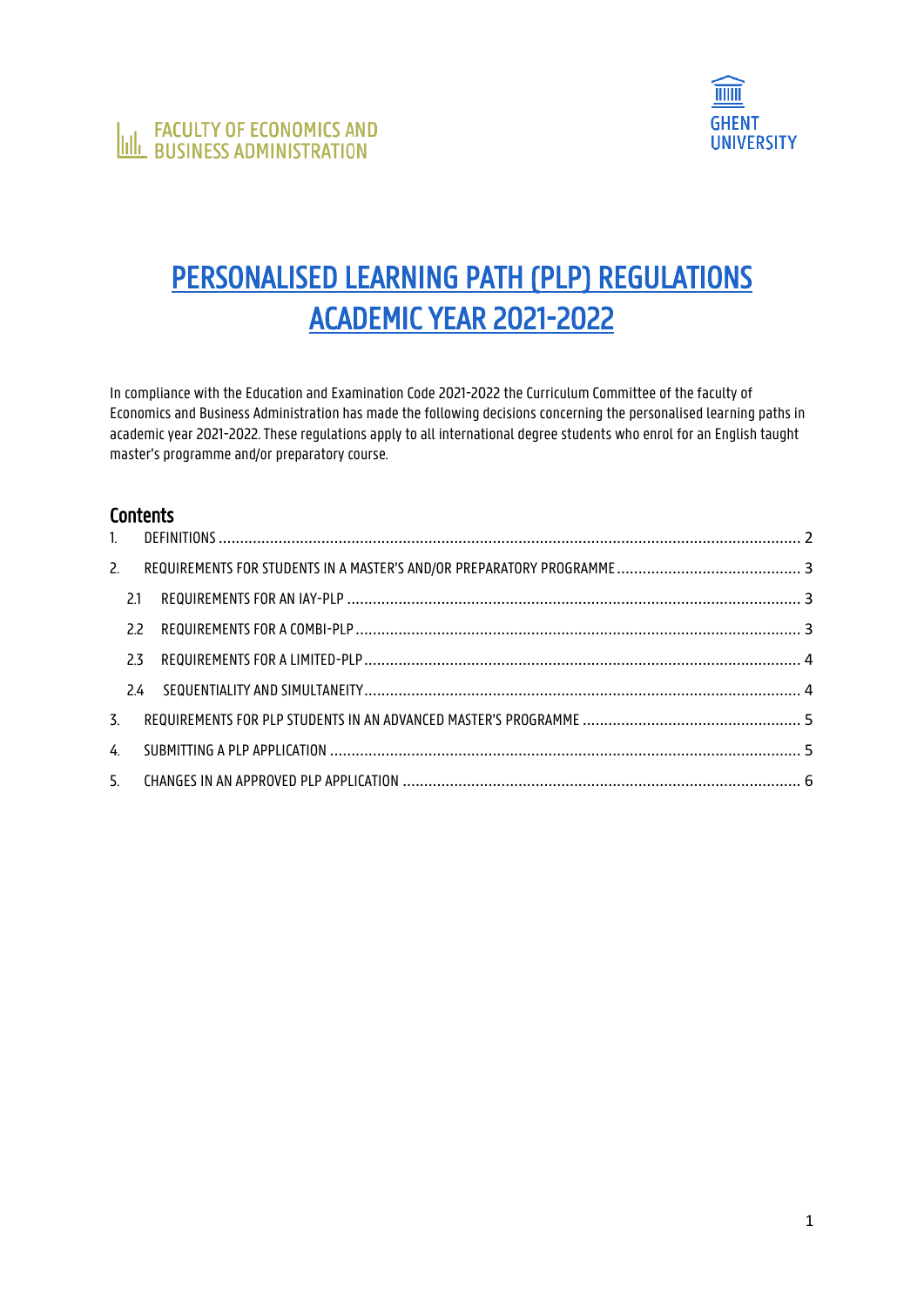# <span id="page-1-0"></span>1. DEFINITIONS

STANDARD LEARNING TRACK YEAR: An academic year in which all courses of a programme's standard learning track are taken. For example: the first standard learning track year of a bachelor's programme is identical to the 1<sup>st</sup> bachelor.

IAY-PLP: An IAY-PLP is a personalised learning path in which the student takes courses from multiple standard learning track years (e.g. preparatory course and master's programme) without having the opportunity to enter a standard learning track year in the following academic year.

COMBI-PLP: A COMBI-PLP is a personalised learning path in which the student takes courses from multiple standard learning track years (e.g. preparatory course and master's programme) while having the opportunity to enter a standard learning track year in the following academic year.

LIMITED-PLP: A LIMITED-PLP is a specific type of personalised learning path in which the student only takes courses from one standard learning track year, but does not take all 60 ECTS-credits (e.g. because of student athlete status, functional impairment, combination of working and studying, …).

SIMULTANEITY: Simultaneity between courses means that a certain course cannot be added to the curriculum without adding one (or several) other course(s) simultaneously.

BINDING SEQUENTIALITY: Binding sequentiality means that the student must have acquired a credit for one (or several) course(s) (or must have an exemption or deliberation for it) before the continuation course can be added to the curriculum.

RECOMMENDED SEQUENTIALITY: Recommended sequentiality means that the student is advised to have acquired a credit for one (or several) course(s) before the continuation course is added to the curriculum.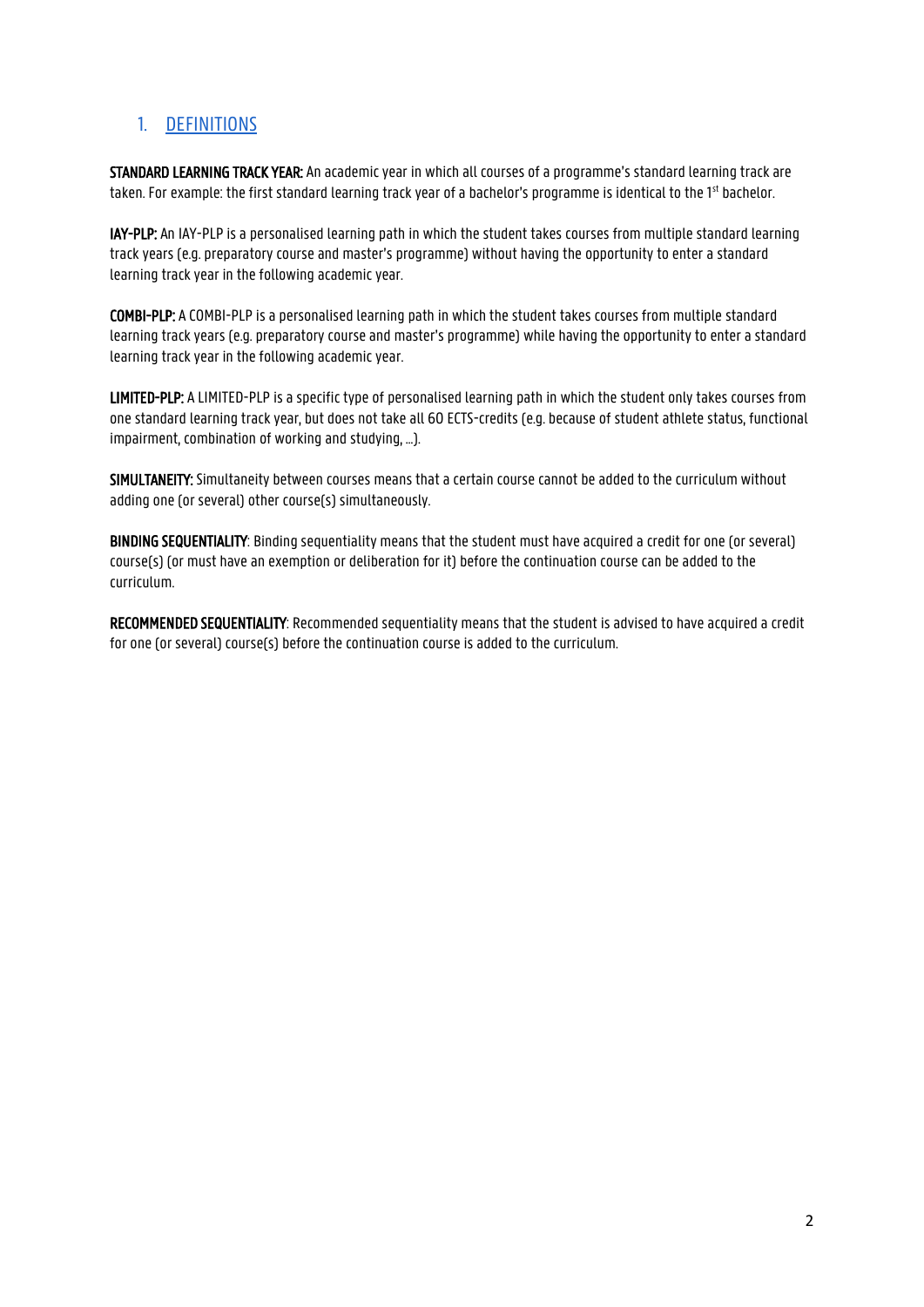# <span id="page-2-0"></span>2. REQUIREMENTS FOR STUDENTS IN A MASTER'S AND/OR PREPARATORY PROGRAMME

- $\rightarrow$  Economics
- $\rightarrow$  Business Economics
- $\rightarrow$  Business Engineering
- $\rightarrow$  Preparatory programme for international students

## <span id="page-2-1"></span>2.1 REQUIREMENTS FOR AN IAY-PLP

#### When can you choose an IAY-PLP

An IAY-PLP between the preparatory programme and a subsequent master's programme is possible when the student has acquired at least 3 ECTS-credits (or exemptions) in the previous standard learning path year. For example: if the student passed for at least 1 course of the preparatory programme, he can enrol for the master's programme, taking into account the limits mentioned in 2.2.

Students who have not passed all courses in their standard learning path year are not obligated to take a PLP in the following academic year. They can also choose to 'repeat' their standard learning track year, taking only those courses they did not pass in the previous academic year.

## Limits IAY-PLP

The maximum size of an IAY-PLP is 66 ECTS-credits. A deviation from the 66 ECTS-credits limit may be permitted in exceptional circumstances. The Curriculum Committee will evaluate this while taking into account the student's motivation and study history.

The faculty does not impose a minimum limit, but advises students to add at least 27 ECTS-credits to their curricula to avoid problems. International degree students are advised to check with the authorities if they apply a minimum limit regarding residence permits, visa,…

#### IAY-PLP formation

When forming an IAY-PLP a student must first take all courses from the lowest standard learning track year before adding courses from the higher standard learning track year (e.g. students first have to enrol for all courses from the preparatory programme and can then add courses from the master programme).

When forming an IAY-PLP a student must take into account the requirements as described in point 2.4 of these regulations.

## <span id="page-2-2"></span>2.2 REQUIREMENTS FOR A COMBI-PLP

#### When can you take a COMBI-PLP

Enrolment in a COMBI-PLP is allowed for all students who can form a curriculum, taking into account the maximum limits and who have the opportunity, in the following academic year, to re-enter a standard learning track or who can graduate as master. All deliberation sets in which these students are enrolled within the programme also need to be complete at that time.

A COMBI-PLP between a preparatory course and a consecutive master's programme is only possible when the student has acquired credits for all courses of the standard learning track year of the preparatory course, or was deliberated or exempt (or with other words: was declared passed for the first deliberation set).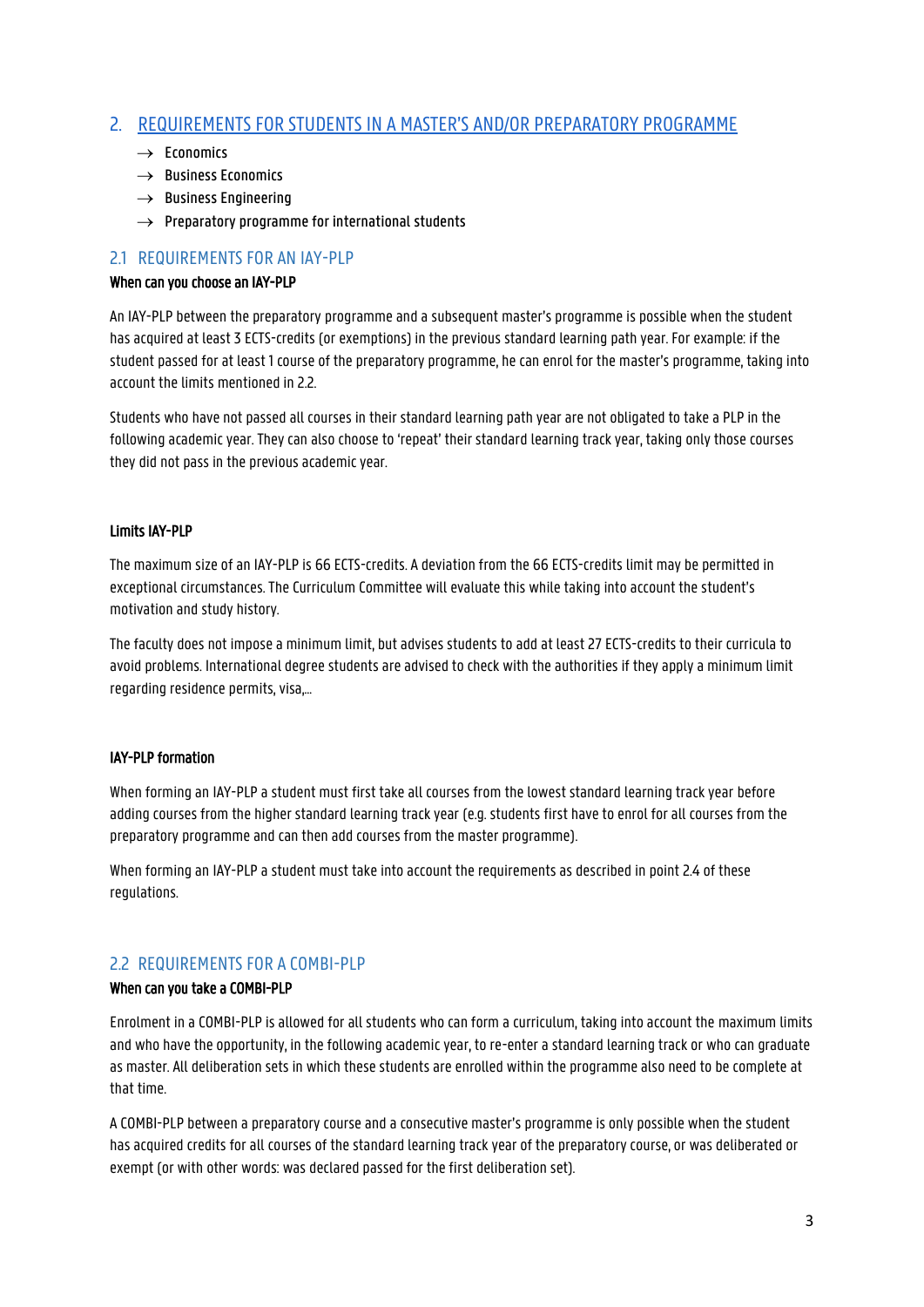#### Limits COMBI-PLP

The maximum size of a COMBI-PLP is 72 ECTS-credits. A deviation from this limit may be permitted in exceptional circumstances. The Curriculum Committee will evaluate this while taking into account the student's motivation and study history (see point 9 of these regulations).

Students who apply for a COMBI-PLP who need to take courses from the preparatory programme in combination with their master's courses and who can graduate, are allowed to have a maximum COMBI-PLP size of 80 ECTS-credits. For example, if you are enrolled for Business Economics and you have to subscribe for 20 ECTS in the preparatory course you can add 60 ECTS of the master's programme. If you are enrolled in the 1st year of the master's programme Business Engineering, you can only enrol for 72 ECTS because you cannot yet graduate. If you are enrolled in the 2nd year of the master's programme in Business Engineering, you can take up to 80 ECTS because you could graduate.

The faculty does not impose a minimum limit, but advises students to add at least 27 ECTS-credits to their curricula to avoid problems. International degree students are advised to check with the authorities if they apply a minimum limit regarding residence permits, visa, …

#### COMBI-PLP formation

When forming a COMBI-PLP a student must first take all courses from the lowest standard learning track year before adding courses from higher standard learning track years (e.g. students first have to enrol for all courses from the preparatory programme and can then add courses from the master programme).

When forming a COMBI-PLP a student must take into account the requirements as described in point 2.4 of these regulations.

## <span id="page-3-0"></span>2.3 REQUIREMENTS FOR A LIMITED-PLP

#### When can you take a LIMITED-PLP

A student is allowed to enrol in a LIMITED-PLP without having to provide a specific reason for it.

#### Limits LIMITED-PLP

The faculty does not impose a minimum limit, but advises students to add at least 27 ECTS-credits to their curricula to avoid problems. International degree students are advised to check with the authorities if they apply a minimum limit regarding residence permits, visa,…

#### LIMITED-PLP formation

When forming a LIMITED-PLP a student must take into account the requirements as described in point 2.4 of these regulations.

#### <span id="page-3-1"></span>2.4 SEQUENTIALITY AND SIMULTANEITY

#### **Sequentiality**

There is no binding sequentiality within the programmes at our faculty.

However, the Curriculum Committee would like to warn students that recommended sequentiality does apply to certain courses, which means that there are initial competences the student should have acquired before taking a certain course. Therefore, the student should consult the course spefications in the Ghent University course catalogue when forming a PLP, to check whether a course has certain starting competencies (and thus entails recommended sequentiality).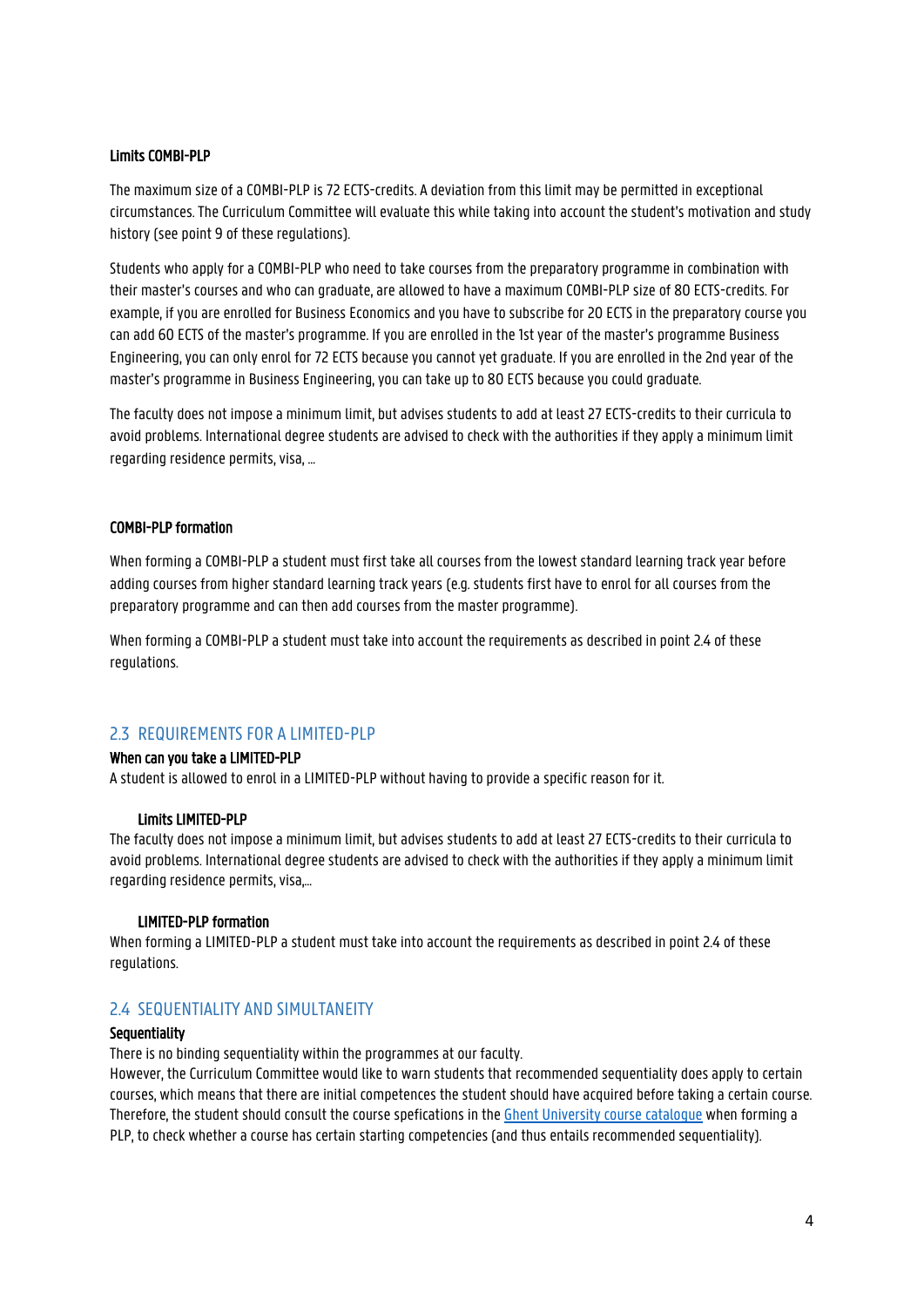## Simultaneity

Simultaneity does apply to certain courses. An overview of the simultaneity can be found below:

## Business Economics

- Accounting in Practice: It is not possible to add "Accounting in Practice" to the curriculum prior to other courses from the preparatory programme and master's programme (except for the master's dissertation).
- Marketing in Practice: It is not possible to add "Marketing in Practice" to the curriculum prior to other courses from the preparatory programme and master's programme (except for the master's dissertation).
- Corporate Finance in Practice: It is not possible to add "Corporate Finance in Practice" to the curriculum prior to other courses from the preparatory programme and master's programme (except for the master's dissertation).
- Master's dissertation: It is not possible to add the master's dissertation to the curriculum prior to other courses from the preparatory programme and master's programme: in other words, the master's dissertation always concludes the master's programme.

## Business Engineering

- Master's dissertation: It is not possible to add the master's dissertation to the curriculum prior to other courses from the preparatory course and master's programme: in other words, the master's dissertation always concludes the master's programme.

## Economics

- Master's dissertation: It is not possible to add the master's dissertation to the curriculum prior to other courses from the preparatory course and master's programme: in other words, the master's dissertation always concludes the master's programme.

# <span id="page-4-0"></span>3. REQUIREMENTS FOR STUDENTS IN AN ADVANCED MASTER'S PROGRAMME

Students who apply for a PLP containing courses from both a master's and an advanced master's programme must meet the requirements for a PLP and must also be able to present the Curriculum Committee with written permission from the programme department of the advanced master's programme.

# <span id="page-4-1"></span>4. SUBMITTING A PLP APPLICATION

#### **Deadlines**

The deadline for curriculum submission in academic year 2021-2022 is October 3<sup>rd</sup>, 2021. This also applies to submitting a PLP curriculum.

Because of a timeslot-based class approach in the Master Business Economics, students who enrol for the Master's programme or for an elective course form this Master's programme and do not submit their curricula in time will no longer be able to take courses from the first block in the first semester.

#### Procedure

Before students begin the application process for their PLP they must thoroughly read all information on the faculty website in the menu '[programme information](https://www.ugent.be/eb/en/degree-students/information-for-current-students.htm)'.

Students must officially apply for their PLP at the Curriculum Committee vi[a OASIS:](http://oasis.ugent.be/)

- Step 1: enrol for the programme(s).
- Step 2: click on 'edit curriculum EB' and then on 'edit curriculum for the current year', edit your curriculum and submit for approval.

Students will notice the approval of their curriculum in OASIS when the status of their curriculum has been changed from 'proposal' to 'approved'. This can take a few weeks. Students whose curricula pose problems will be notified as soon as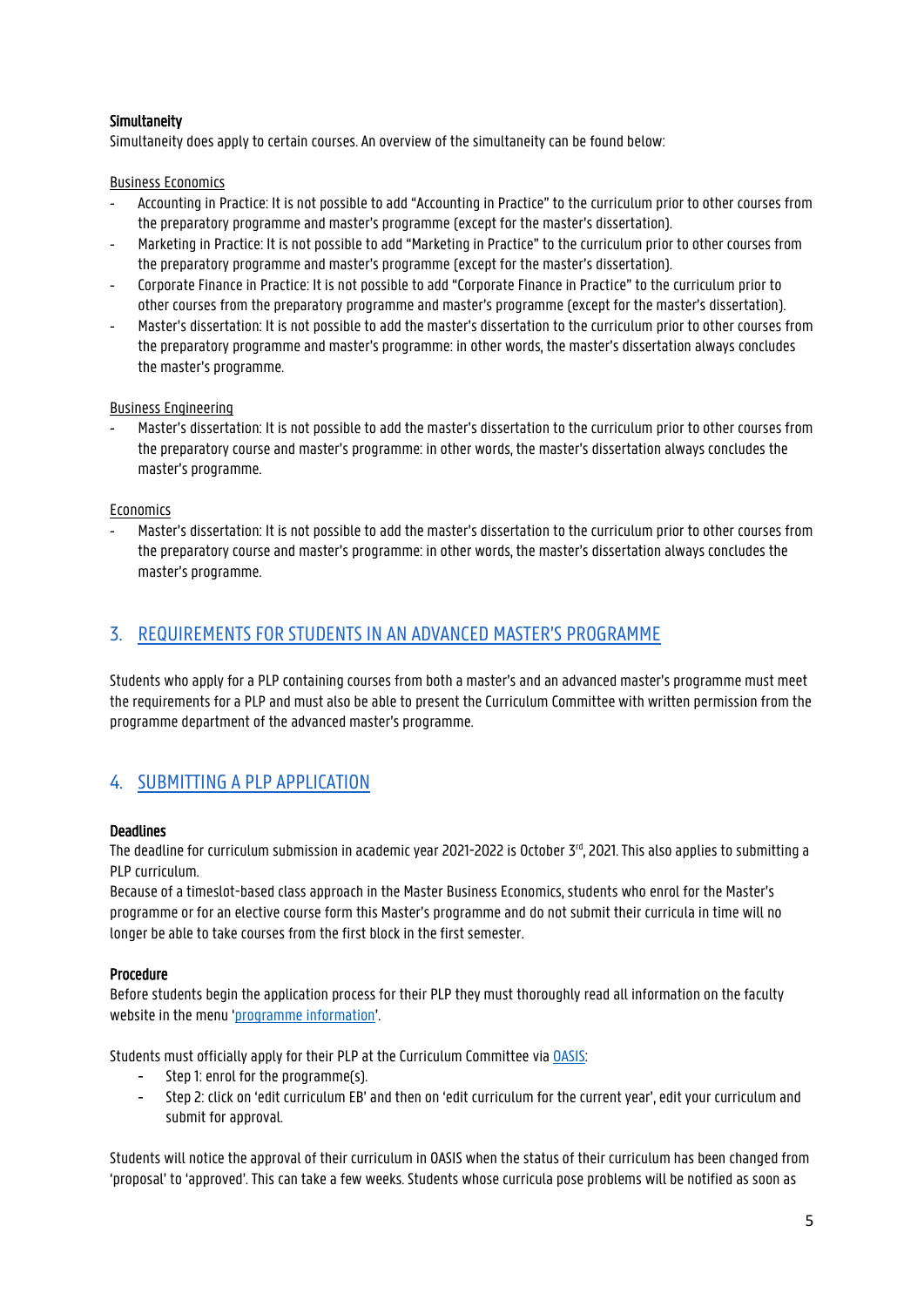possible through their Ghent University e-mail address. Comments on a rejected curriculum will be mentioned in this email.

### **Deviations**

PLP students who wish to apply for a substantiated deviation, must deliver a motivation email t[o degree.eb@ugent.be](mailto:degree.eb@ugent.be) by October 3, 2021 at the latest. This motivation letter must contain at least the following elements: student's name, student number, programme, curriculum proposal, mention of the requested deviation from the PLP regulations (e.g. extent of IAY-PLP limit, deviation from simultaneity requirement, extent of COMBI-PLP limit) and substantiation (reasons why you are applying for a deviation, motivation why you think the exception is feasible).

The Curriculum Committee will only approve deviations from the PLP regulations in exceptional circumstances. The Curriculum Committee will make their decision as soon as possible after receiving the application. The student will be notified through the Ghent University e-mail address.

If the PLP has been rejected, it is possible to submit a new application. Students can appeal the Curriculum Committee's decision according to the procedure and before the deadline described in article 30 §6 of the Education and Examination Code 2021-2022. The appeal will be delivered to the chair of the faculty appeals body: Prof Dr Patrick Van Kenhove (dean's office – Tweekerkenstraat 2, 9000 Ghent).

It is not possible to circumvent a PLP rejection (because of simultaneity, PLP size, …) by enrolling with a credit contract. The Curriculum Committee is also authorised to approve credit contracts and will not grant permission to take a course in credit contract if this means a circumvention of PLP regulations.

# <span id="page-5-0"></span>5. CHANGES IN AN APPROVED PLP APPLICATION

An approved PLP application can be changed regarding regulations listed in article 30 §5 of the Education and Examination Code 2021-2022. There are strict deadlines for curriculum changes:

#### Changes regarding 1st semester courses

Students have to request changes to the curriculum before November 15, 2021 with the programme coordinator via [degree.eb@ugent.be](mailto:degree.eb@ugent.be)

Exception: students who are enrolled for the Master in Business Economics or for another programme with an elective course from the Master in Business Economics, cannot subscribe or withdraw after October 3, 2021 for courses from the first block in the first semester, because of the modular structure of these courses. The general deadline applies for modular courses organised in the second block of the first semester.

#### Changes regarding 2nd semester courses

Students have to request changes to the curriculum before March 1, 2022 with the programme coordinator via [degree.eb@ugent.be](mailto:degree.eb@ugent.be)

Exception: students who are enrolled for the Master in Business Economics or for another programme with an elective course from the Master in Business Economics, cannot subscribe or withdraw after February 20, 2022 for the following courses:

- Management control
- Digital marketing
- Advanced corporate finance
- Business and international marketing
- Social media and web analysis
- Topics in advanced corporate finance